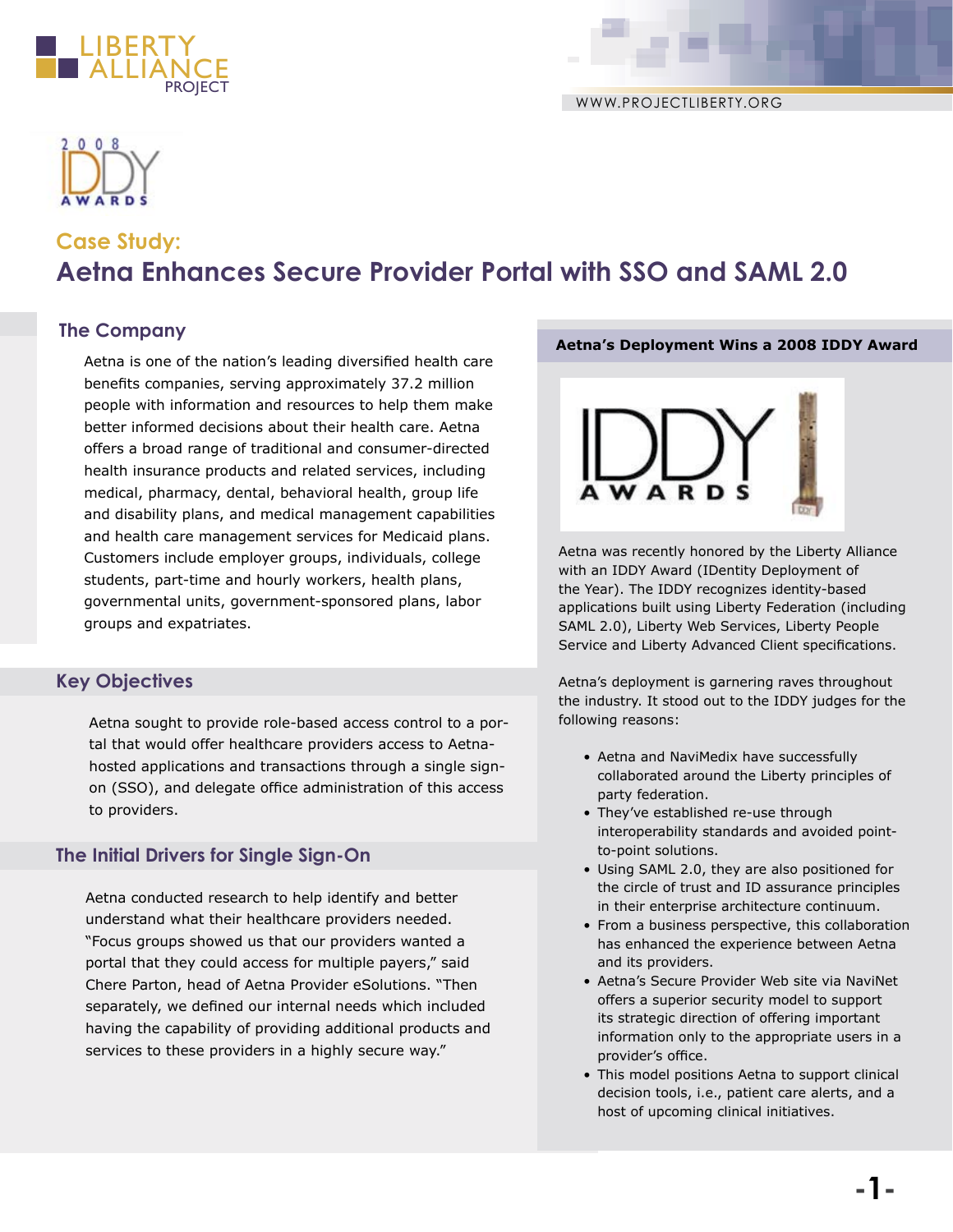

# **Moving Forward: Addressing Privacy and Security The Strong deployments come**

Aetna made a strategic decision to convert a home-grown portal, internally designed and constructed at Aetna, to an externally hosted online provider portal that would not only include a variety of tools, transactions and content hosted by Aetna, but would also include interfaces with third-party Internet Application Service Providers and Content Service Providers.

 "If you want a good challenge as an IT security strategist health care is the place to be," said Aetna's Head of Security Architecture Mark Coderre. "We have the ultimate need for accuracy and privacy given customer interests in online health information and privacy."

Beyond those industry-specific concerns, Coderre said, Aetna's challenges were similar to those any organization faces when seeking to share confidential information:

- Identifying the legal agreements that need to be in place to protect trusts
- Coordinating the technical and legal requirements of multiple parties
- Agreeing at an early stage about the definition of identity
- Avoiding the privacy risks of collusion

from careful business analysis, which Aetna has certainly done well. Liberty's specifications follow the same process of first identifying needs and quantifying needs, with very careful attention paid to privacy and global policy considerations, and then creating technological solutions. We applaud Aetna for such a sound process, which is clearly reflected in a smooth, successful deployment. We are very pleased to award Aetna with a 2008 IDDY Award for this excellent work."

> **-Britta Glade Director of Marketing, Liberty Alliance**

Aetna addressed these issues via SAML 2.0, a standard for exchanging authentication and authorization data between security domains.

"The question of what makes up an identity is critical because it forms the basis of the SAML assertion," said Coderre. "If that's ambiguous, then the sanctity of SAML doesn't mean anything."

This is a critical issue since the portal uses SAML 2.0 for single sign-on with an integrated Federated Identity Management process allowing providers seamless access to information across all systems.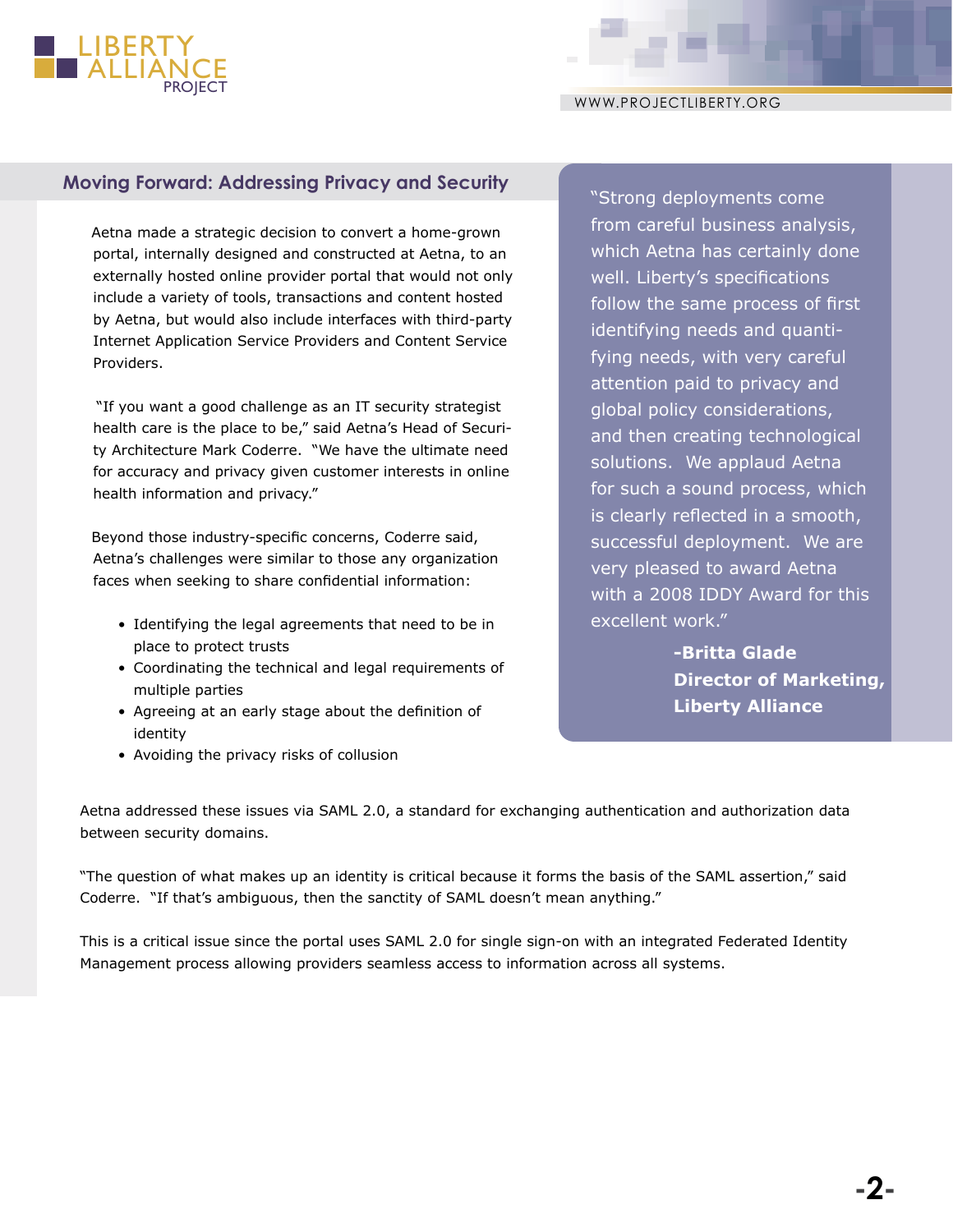

WWW.PROJECTLIBERTY.ORG

# **Aetna's Solution**

Aetna was able to convert its existing proprietary portal to a more sophisticated, delegated access portal operated by a third-party provider, NaviMedix. Beginning in Fall 2007 and reaching completion in June 2008, Aetna deployed the portal to offices representing 300,000 providers and staff, scalable to 500,000. The portal supports 30 transactional functions, including Claim Status Inquiry, Referral, pre-certification, Eligibility and Benefits.

NaviMedix, a leading innovator in automating health care provider communications, had worked with Aetna previously, and Aetna chose NaviMedix for this project after a thorough search. NaviMedix's experience in role-based security systems was a major factor in Aetna's choice, as was its ability to give providers access to multiple payers while allowing each payer to offer differentiated products and services through the portal.

The solution puts the responsibility to oversee access to the portal in the hands of physicians and healthcare providers, rather than in Aetna's. "Previously, we would try to understand the structure of each [provider's] office," said Chere Parton. "Whether one person should have access to eligibility, or a pre-certification transaction, or a referral transaction. It's difficult to know that, as a health insurer. The new portal puts those decisions in the hands of the healthcare providers."

# **How It Works: Federation in Action**

Federated ID Management aligns IDs and roles between NaviMedix as an IDP, and Aetna as an SP-IDP.

In this model, Aetna is positioned as its own hub, between upstream portals and downstream service-providers, with an insulated method to reassert IDs and entitlements in a transitive manner.

The Federated Identity Management process keeps identification information in both systems synchronized. This ensures that access to information is regulated consistently irrespective of the point of entry of the user. This helps in meeting HIPAA PHI (Protected Health Information) requirements.

"Aetna has been a leading force and early adopter in the federation space," said Matthew Gardiner, Principal at CA, a longtime Aetna solutions provider. "They've been matching technology to real business requirements. They've continued to adapt early and often. They are recognized market leaders."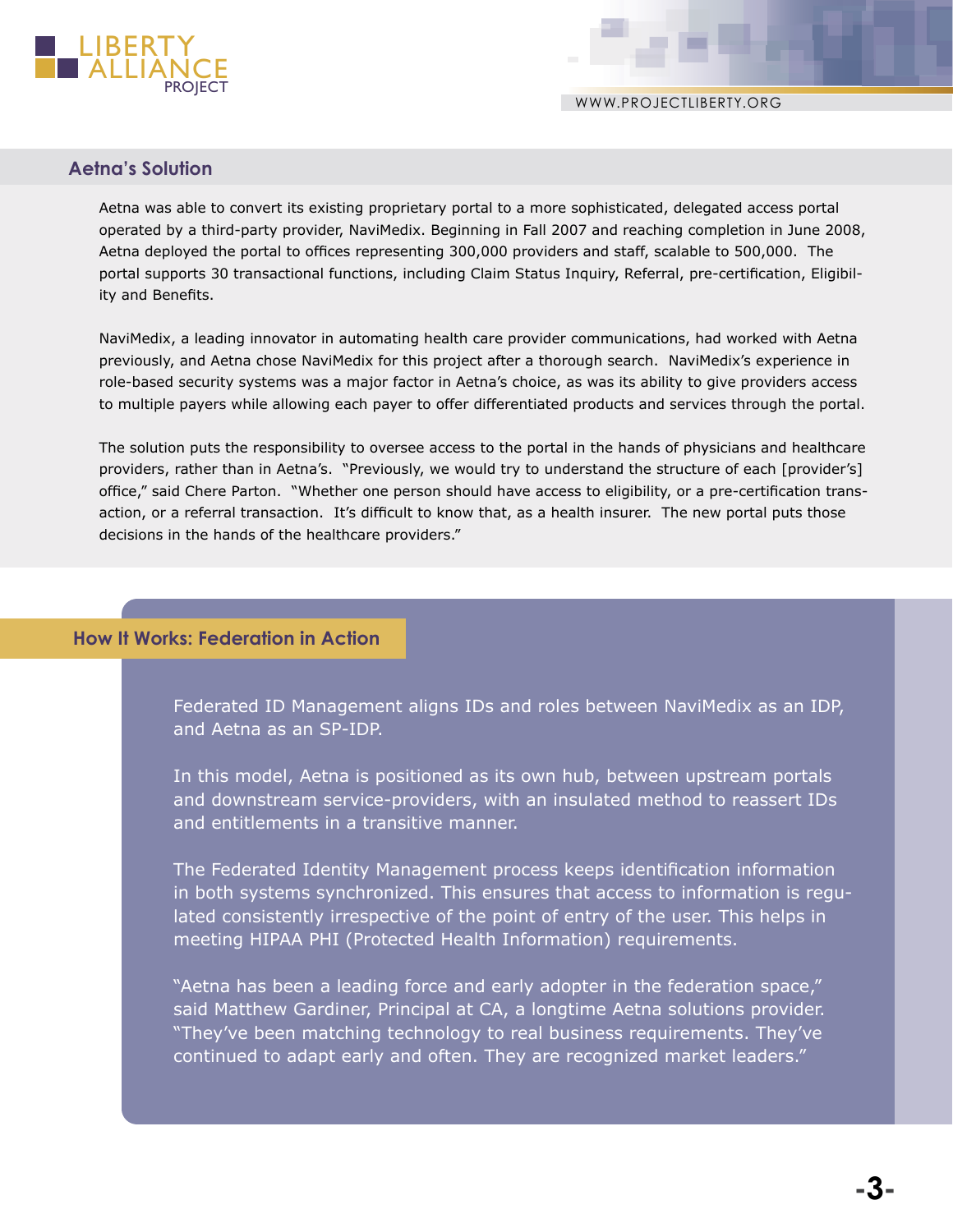

The new portal offers several attractive new features for healthcare providers:

- Providers can set access within Aetna's Secure Provider Web site for different users, with increased, HIPAA-compliant security options. For example, health care providers can give staff, those responsible for appointments and check-in, access to eligibility information only, while accounting staff may have additional access to claim and payment information. Providers' security officers can also set up customized access to important messages from Aetna according to users' roles.
- Free real-time transactions are available with Aetna as well as other payers, including major health plans and the Medicare program.
- Enhanced administrative options provide one-stop service. Only one username and password is needed to interact with Aetna or other health plans.
- Improved functionality provides customized transactions with more detail and easier navigation. Health care providers can check eligibility and benefits in real time, submit or inquire about claims, review claim payment policies, view and print explanations of payments online within 24 hours of claims processing, obtain electronic remittance advices, access Aetna's education site and conduct many other activities.
- Easy-to-use support tools help providers use the site and manage transactions.

# **New Features New Services: Care Considerations and the Personal Health Record (PHR)**

Aetna sends Care Considerations—alerts about patients' health care—to physicians through a NaviMedix platform called Navi-Net®. Care Considerations identify possible gaps in care, drug-to-drug or drug-to-disease interactions, and more; they are derived though the MedQuery® program, developed by ActiveHealth Management, an independent subsidiary of Aetna. Aetna had previously sent these Care Considerations by phone, fax or mail, but NaviNet<sup>®</sup> allows them to also arrive by e-mail or as electronic alerts when a provider conducts any transaction involving the patient.

For example, Parton explained, when a provider makes an eligibility benefit verification the most common portal transaction—a Care Consideration, which is based on Aetna's data including claims history, current medical, lab and pharmacy claims and patient demographics, pops up to alert the physician of an issue that requires attention. Electronic delivery offers the advantage of efficiency, timeliness, and no paper to file or lose, as well as the security of all NaviNet<sup>®</sup> transactions.

Separately, Aetna has also given members the capability to make their personal health records (PHRs) available to treating physicians through NaviNet®. These PHRs include information from Aetna's claims system as well as non-claims medical information entered by Aetna's members (the patients) themselves; patients have the opportunity to review, change and retract access to this information at any time.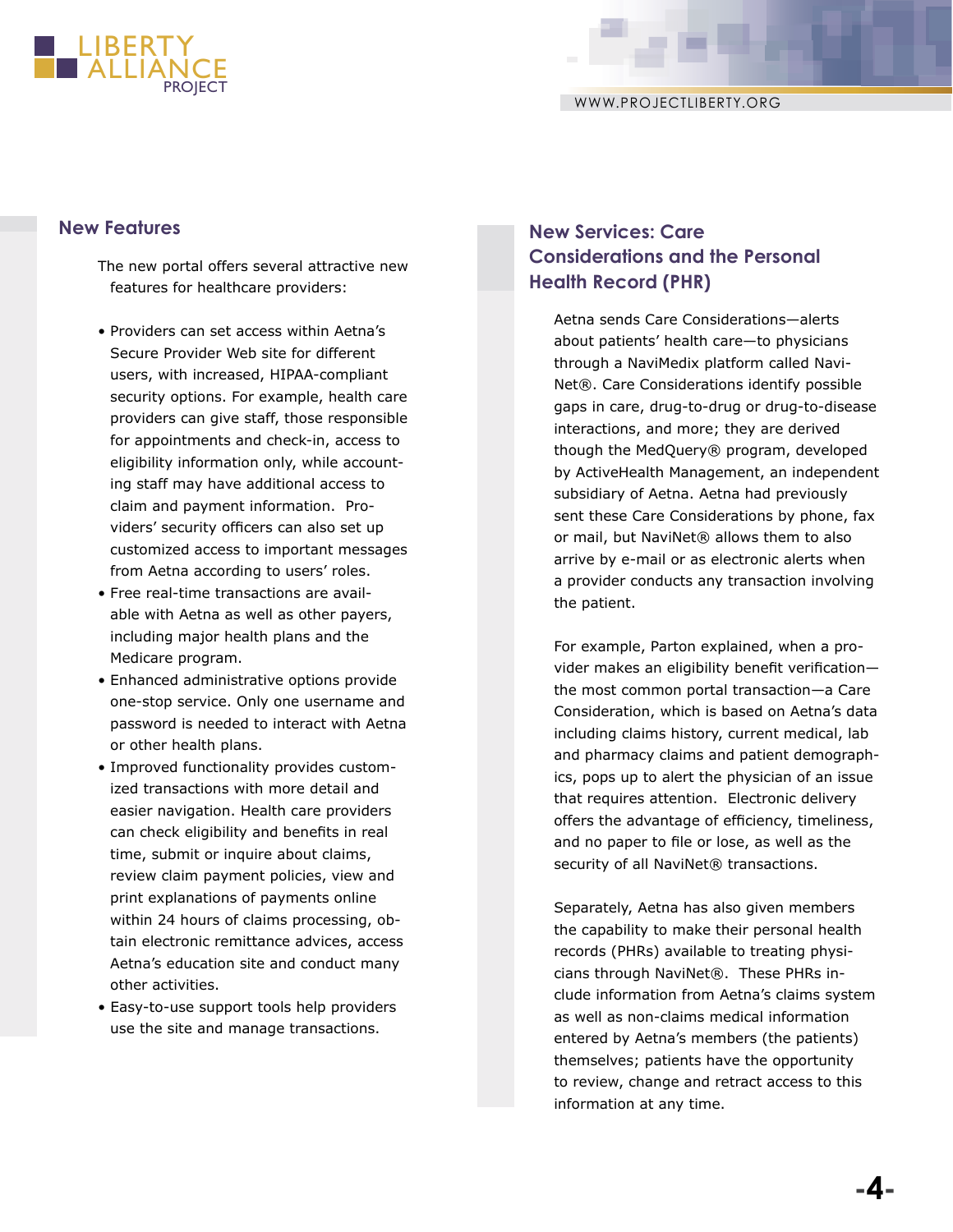

# **The Benefits**

The NaviNet® site allows providers to make their own decisions about access to benefits information, and makes that information available in a clear, timely manner. "More information about patients improves patient health; members get better care," Parton said, "and improved health outcomes."

"Feedback has been very positive," said Parton, who also explained that the transition to the new portal has been smooth. "If anything, I've been surprised at how smoothly it's gone."

# **ROI of Federation**

Single sign-on (SSO) was designed between NaviMedix and Aetna applications minimizing redevelopment and giving a common portal presentation to providers.

Enablement of web service transactions with federation is also having impact. "As a result of this implementation, we expect savings in a number of areas," said Parton. "There's reduction in calls to service centers, elimination of paper-based communications and increased utilization of electronic administrative tools."

# **Looking Forward**

For Aetna, the future of information sharing is now. "Federation point-to-point is one thing, but where this will lead is web federation with multiple parties, and Aetna's already got those scenarios," said Coderre. "The legal and technical logistics get more complicated as you put more parties together to satisfy a common transaction."

Organizations such as Liberty Alliance are essential to navigate this process. Coderre said that Aetna's work with Liberty, the Healthcare Information Technology Standards Panel (HITSP) , and the Institute for Information Infrastructure Protection (I3P) has been extremely helpful, and will be even more so going forward.

"Being able to prove that you can safely link this data is going to be key to a higher adoption of new products such as the Personal Health Record," Coderre said. "The cumulative efforts of Project Liberty, HITSP and I3P should be able to provide that safe linking of information without increasing the threat.

"Liberty's Identity Assurance Framework (IAF) is especially important," he added, "Because not every registration is going to be based on in person vetting."